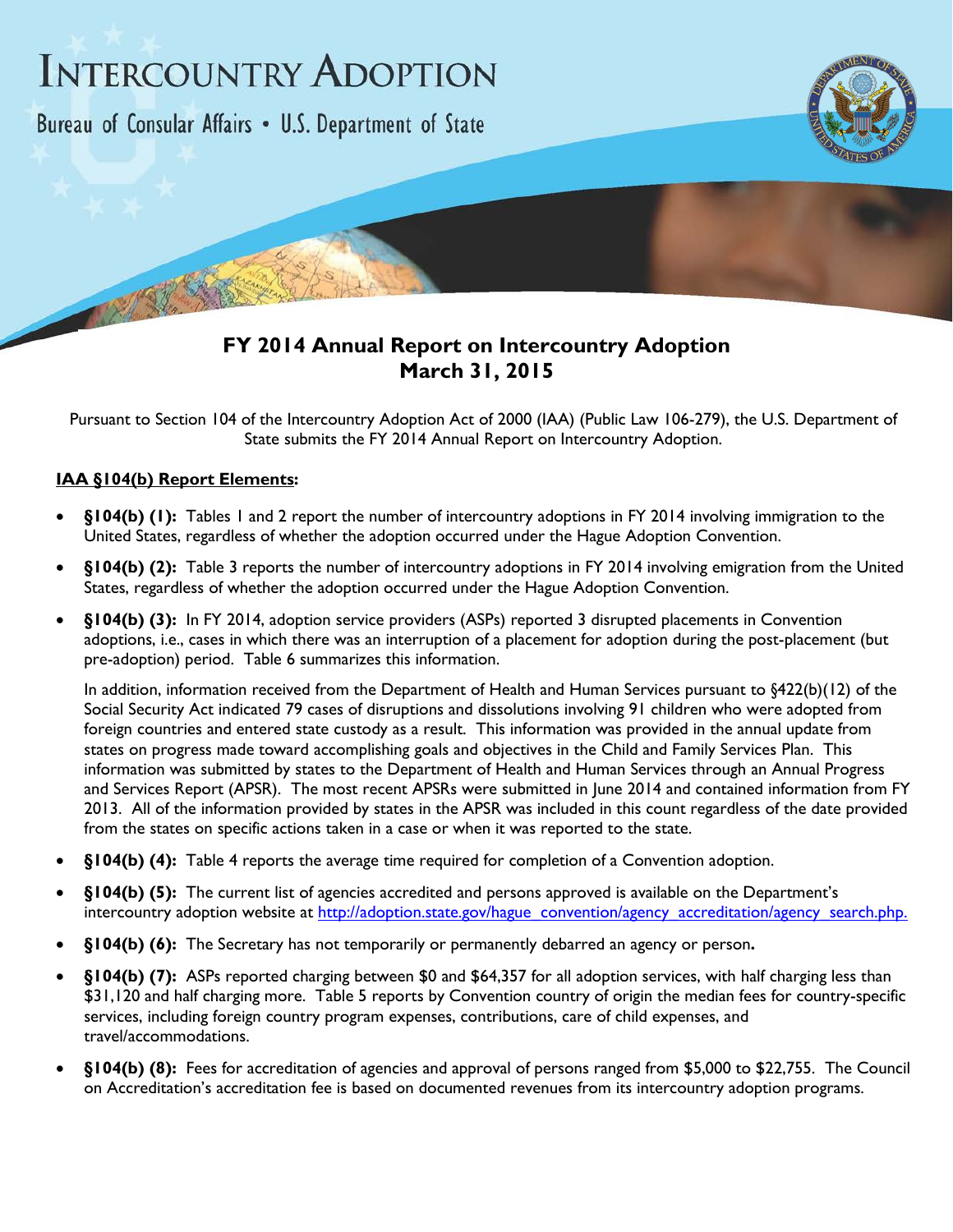| Table 1: Incoming Adoptions by Country of Origin<br>(* denotes a non-Convention Country)<br><b>Adoptions</b><br><b>Adoptions</b><br><b>Country or</b> |                  |                              | <b>Country or</b><br><b>Territory of</b><br>Origin | <b>Adoptions</b><br><b>Finalized</b><br><b>Abroad</b> | <b>Adoptions</b><br>to be<br><b>Finalized in</b><br>the United<br><b>States</b> | <b>Total</b><br><b>Adoptions</b> | <b>Country or</b><br><b>Territory of</b><br><b>Origin</b> | <b>Adoptions</b><br><b>Finalized</b><br><b>Abroad</b> | <b>Adoptions</b><br>to be<br><b>Finalized in</b><br>the United<br><b>States</b> | <b>Total</b><br><b>Adoptions</b> |                         |
|-------------------------------------------------------------------------------------------------------------------------------------------------------|------------------|------------------------------|----------------------------------------------------|-------------------------------------------------------|---------------------------------------------------------------------------------|----------------------------------|-----------------------------------------------------------|-------------------------------------------------------|---------------------------------------------------------------------------------|----------------------------------|-------------------------|
| <b>Territory of</b>                                                                                                                                   | <b>Finalized</b> | to be<br><b>Finalized in</b> | <b>Total</b>                                       | <b>El Salvador</b>                                    | 5                                                                               | $\Omega$                         | 5                                                         | Lithuania                                             | 14                                                                              | $\mathbf{0}$                     | 14                      |
| <b>Origin</b>                                                                                                                                         | <b>Abroad</b>    | the United                   | <b>Adoptions</b>                                   |                                                       |                                                                                 |                                  |                                                           | Macedonia                                             | 4                                                                               | 0                                | 4                       |
|                                                                                                                                                       |                  | <b>States</b>                |                                                    | *Eritrea                                              | 4                                                                               | $\overline{2}$                   | 6                                                         | *Malaysia                                             | $\mathbf 0$                                                                     | $\mathbf{1}$                     | 1                       |
| *Afghanistan                                                                                                                                          | $\mathbf 0$      | 3                            | 3                                                  | *Ethiopia                                             | 688                                                                             | 28                               | 716                                                       | *Marshall                                             | 29                                                                              | 0                                | 29                      |
| <b>Albania</b>                                                                                                                                        | 6                | 0                            | 6                                                  | *Gambia, The                                          | $\overline{2}$                                                                  | 0                                | 2                                                         | <b>Islands</b>                                        |                                                                                 |                                  |                         |
| <b>Armenia</b>                                                                                                                                        | 9                | $\mathbf 0$                  | 9                                                  | Georgia                                               | $\overline{2}$                                                                  | $\mathbf{0}$                     | $\overline{2}$                                            | <b>Mexico</b>                                         | 12                                                                              | $\mathbf 0$                      | 12                      |
| *Bahamas, The                                                                                                                                         | 3                | 0                            | 3                                                  | *Ghana                                                | 100                                                                             | 24                               | 124                                                       | Moldova                                               | 3                                                                               | $\mathbf 0$                      | $\mathbf{3}$            |
| *Bangladesh                                                                                                                                           | 0                | 19                           | 19                                                 | <b>Greece</b>                                         | $\mathbf{1}$                                                                    | $\mathbf 0$                      | $\mathbf{1}$                                              | Mongolia                                              | 3                                                                               | $\mathbf{0}$                     | $\overline{3}$          |
| <b>Belgium</b>                                                                                                                                        | $\mathbf{1}$     | 0                            | 1                                                  | *Grenada                                              | $\mathbf{1}$                                                                    | 0                                | $\mathbf{1}$                                              | *Morocco                                              | $\pmb{0}$                                                                       | 43                               | 43                      |
| <b>Belize</b>                                                                                                                                         | $\pmb{0}$        | $\overline{7}$               | $\overline{7}$                                     | Guatemala                                             | 29                                                                              | $\mathbf{0}$                     | 29                                                        | *Namibia                                              | $\mathbf{1}$                                                                    | $\mathbf{0}$                     | $\mathbf{1}$            |
| *Botswana                                                                                                                                             | $\overline{2}$   | 0                            | 2                                                  | Guinea                                                | 4                                                                               | 0                                | 4                                                         | *Nepal                                                | 1                                                                               | 0                                | $\mathbf{1}$            |
| <b>Brazil</b>                                                                                                                                         | 9                | $\mathbf 0$                  | 9                                                  | *Guinea-Bissau                                        | 0                                                                               | $\overline{2}$                   | $\overline{2}$                                            | <b>Netherlands</b>                                    | $\mathbf{0}$                                                                    | $\mathbf{1}$                     | $\mathbf{1}$            |
| <b>Bulgaria</b>                                                                                                                                       | 183              | 0                            | 183                                                | *Guyana                                               | 35                                                                              | 4                                | 39                                                        | *Nicaragua                                            | 32                                                                              | $\mathbf 0$                      | 32                      |
| <b>Burkina Faso</b>                                                                                                                                   | 6                | $\pmb{0}$                    | 6                                                  | Haiti                                                 | 433                                                                             | 31                               | 464                                                       | *Niger                                                | $\pmb{0}$                                                                       | $\mathbf{1}$                     | 1                       |
| <b>Burundi</b>                                                                                                                                        | 0                | $\mathbf{1}$                 | 1                                                  | *Honduras*                                            | 20                                                                              | 0                                | 20                                                        | *Nigeria                                              | 129                                                                             | $\mathbf{1}$                     | 130                     |
| *Cameroon                                                                                                                                             | 5                | $\pmb{0}$                    | 5                                                  | <b>Hong Kong SAR</b>                                  | 0                                                                               | 28                               | 28                                                        | *Pakistan                                             | $\mathbf{0}$                                                                    | 31                               | 31                      |
| Canada                                                                                                                                                | $\mathbf{1}$     | 4                            | 5                                                  | Hungary                                               | 22                                                                              | 0                                | 22                                                        | Peru                                                  | 30                                                                              | $\mathbf 0$                      | 30                      |
| China                                                                                                                                                 | 2,040            | $\mathbf 0$                  | 2,040                                              | India                                                 | 126                                                                             | 10                               | 136                                                       | <b>Philippines</b>                                    | 6                                                                               | 166                              | 172                     |
| Colombia                                                                                                                                              | 172              | 0                            | 172                                                | *Indonesia                                            | $\mathbf{1}$                                                                    | 0                                | $\mathbf{1}$                                              | Poland                                                | 53                                                                              | 0                                | 53                      |
| *Congo,                                                                                                                                               | 18               | 212                          | 230                                                | *Iran                                                 | 0                                                                               | $\overline{2}$                   | $\overline{2}$                                            | Romania                                               | 3                                                                               | $\mathbf 0$                      | $\overline{\mathbf{3}}$ |
| <b>Democratic</b><br>Republic of the                                                                                                                  |                  |                              |                                                    | Italy                                                 | 0                                                                               | $\overline{2}$                   | $\overline{2}$                                            | *Russia                                               | $\overline{2}$                                                                  | 0                                | $2^{\circ}$             |
| See note on final                                                                                                                                     |                  |                              |                                                    | *Jamaica                                              | 27                                                                              | 34                               | 61                                                        | *Samoa                                                | $\pmb{0}$                                                                       | $\overline{7}$                   | 7 <sup>7</sup>          |
| page of this report<br><b>Costa Rica</b>                                                                                                              | 12               | 0                            | 12                                                 | *Japan                                                | $\overline{7}$                                                                  | 13                               | 20                                                        | *Senegal                                              | 1                                                                               | $\mathbf 0$                      | $\mathbf{1}$            |
| *Cote d'Ivoire                                                                                                                                        | $\overline{2}$   | $\mathbf{1}$                 | 3                                                  | *Jordan                                               | 0                                                                               | $\mathbf{1}$                     | $\mathbf{1}$                                              | <b>Serbia</b>                                         | $\boldsymbol{6}$                                                                | $\overline{0}$                   | $\boldsymbol{6}$        |
| <b>Czech Republic</b>                                                                                                                                 | 0                | $\mathbf{1}$                 |                                                    | Kenya                                                 | 10                                                                              | 0                                | 10                                                        | *Sierra Leone                                         | 31                                                                              | $\overline{2}$                   | 33                      |
| *Dominica                                                                                                                                             | 11               | $\mathbf{0}$                 | $\mathbf 1$<br>11                                  | *Kosovo                                               | $\mathbf{1}$                                                                    | $\pmb{0}$                        | $\mathbf{1}$                                              | *Solomon                                              | $\overline{0}$                                                                  | $\mathbf{1}$                     | $\mathbf{1}$            |
| Dominican                                                                                                                                             | 9                | 0                            | 9                                                  | *Kyrgyzstan                                           | 9                                                                               | 0                                | 9                                                         | <b>Islands</b>                                        |                                                                                 |                                  |                         |
| Republic                                                                                                                                              |                  |                              |                                                    | Latvia                                                | 80                                                                              | $\pmb{0}$                        | 80                                                        | *Somalia                                              | 0                                                                               | $\mathbf{1}$                     | $\mathbf{1}$            |
| <b>Ecuador</b>                                                                                                                                        | 11               | $\boldsymbol{0}$             | 11                                                 | *Lebanon                                              | $\overline{2}$                                                                  | 0                                | $\overline{2}$                                            | <b>South Africa</b>                                   | 24                                                                              | $\mathbf{0}$                     | 24                      |
| *Egypt                                                                                                                                                | $\mathbf 0$      | $\mathbf{1}$                 | $\mathbf{1}$                                       | *Liberia                                              | 13                                                                              | $\mathbf{3}$                     | 16                                                        | *South Korea                                          | 370                                                                             | 0                                | 370                     |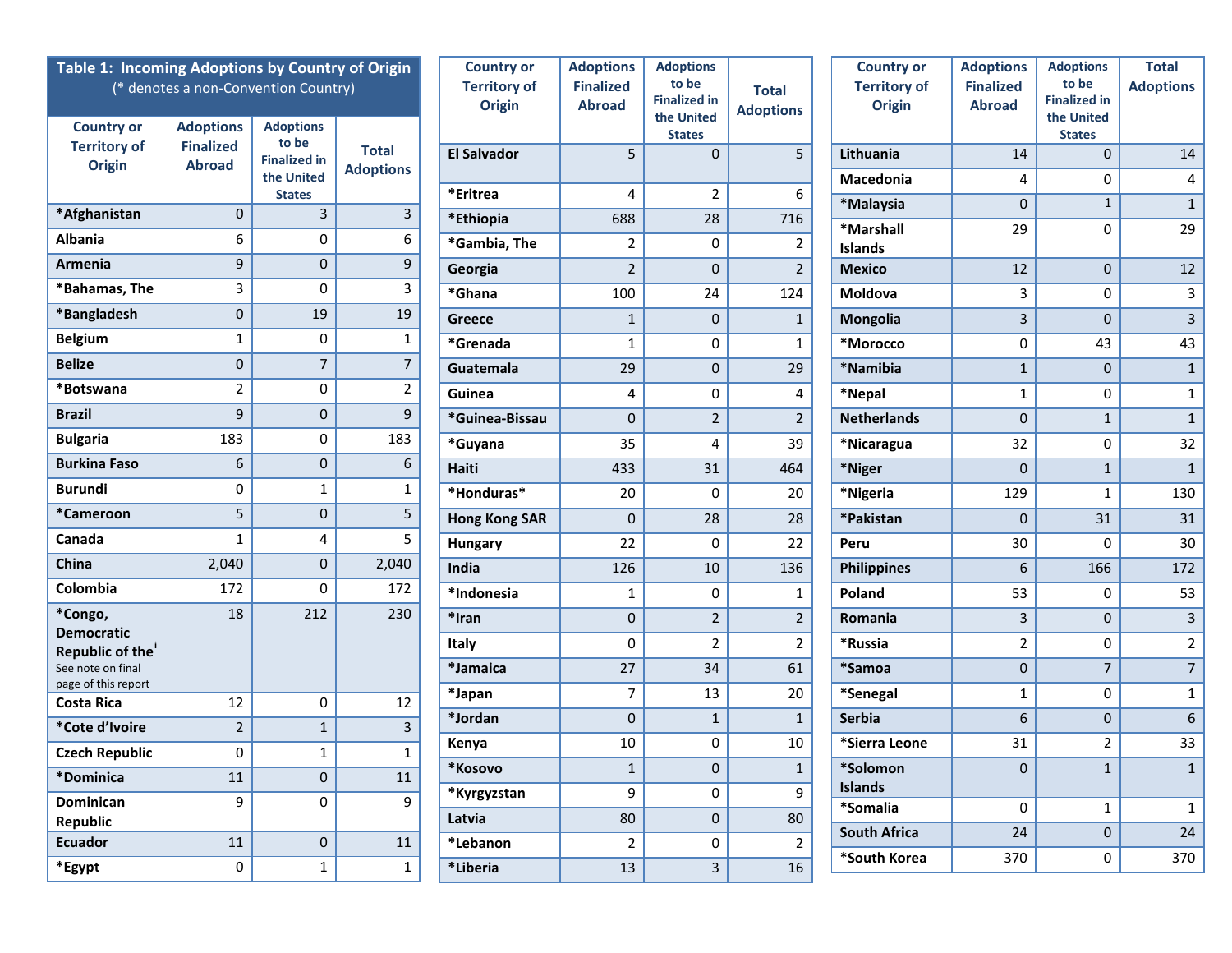| <b>Country or</b><br><b>Territory of</b><br><b>Origin</b> | <b>Adoptions</b><br><b>Finalized</b><br><b>Abroad</b> | <b>Adoptions</b><br>to be<br><b>Finalized in</b><br>the United<br><b>States</b> | <b>Total</b><br><b>Adoptions</b> |
|-----------------------------------------------------------|-------------------------------------------------------|---------------------------------------------------------------------------------|----------------------------------|
| *St. Vincent<br>and the<br><b>Grenadines</b>              | 12                                                    | $\Omega$                                                                        | 12                               |
| *Sudan                                                    | 0                                                     | 4                                                                               | 4                                |
| <b>Suriname</b>                                           | $\mathbf{1}$                                          | $\overline{0}$                                                                  | $\mathbf{1}$                     |
| *Syria                                                    | 0                                                     | 5                                                                               | 5                                |
| *Taiwan                                                   | 49                                                    | 20                                                                              | 69                               |
| *Tanzania                                                 | 4                                                     | 0                                                                               | 4                                |
| <b>Thailand</b>                                           | $\overline{\mathbf{4}}$                               | 24                                                                              | 28                               |
| <b>Togo</b>                                               | 3                                                     | 0                                                                               | 3                                |
| <i><b>*Tonga</b></i>                                      | 4                                                     | $\overline{2}$                                                                  | 6                                |
| *Trinidad and<br><b>Tobago</b>                            | 0                                                     | $\mathbf{1}$                                                                    | 1                                |
| *Tunisia                                                  | $\overline{2}$                                        | $\Omega$                                                                        | $\overline{2}$                   |
| *Uganda                                                   | $\mathbf{1}$                                          | 200                                                                             | 201                              |
| *Ukraine                                                  | 447                                                   | 74                                                                              | 521                              |
| <b>United</b><br>Kingdom, The                             | 5                                                     | 3                                                                               | 8                                |
| *Uzbekistan                                               | $\overline{2}$                                        | $\Omega$                                                                        | $\overline{2}$                   |
| Venezuela                                                 | 0                                                     | $\mathbf{1}$                                                                    | $\mathbf{1}$                     |
| *Yemen                                                    | 0                                                     | $\mathbf{1}$                                                                    | $\mathbf{1}$                     |
| *Zambia                                                   | 7                                                     | $\mathbf{1}$                                                                    | 8                                |
| <b>Total</b>                                              | 5,418                                                 | 1,023                                                                           | 6,441                            |

| <b>Table 2: Incoming Adoptions by State</b> |                                                       |                                                                                 |                                  |  |  |  |
|---------------------------------------------|-------------------------------------------------------|---------------------------------------------------------------------------------|----------------------------------|--|--|--|
| <b>State</b>                                | <b>Adoptions</b><br><b>Finalized</b><br><b>Abroad</b> | <b>Adoptions</b><br>to be<br><b>Finalized in</b><br>the United<br><b>States</b> | <b>Total</b><br><b>Adoptions</b> |  |  |  |
| <b>Americans</b><br><b>Overseas</b>         | 15                                                    | $\overline{2}$                                                                  | 17                               |  |  |  |
| <b>Alabama</b>                              | 174                                                   | 14                                                                              | 188                              |  |  |  |
| <b>Alaska</b>                               | 18                                                    | $\overline{2}$                                                                  | 20                               |  |  |  |
| <b>Arizona</b>                              | 82                                                    | 10                                                                              | 92                               |  |  |  |
| <b>Arkansas</b>                             | 42                                                    | $\overline{7}$                                                                  | 49                               |  |  |  |
| California                                  | 320                                                   | 82                                                                              | 402                              |  |  |  |
| Colorado                                    | 157                                                   | 25                                                                              | 182                              |  |  |  |
| <b>Connecticut</b>                          | 44                                                    | 10                                                                              | 54                               |  |  |  |
| <b>Delaware</b>                             | 15                                                    | $\overline{2}$                                                                  | 17                               |  |  |  |
| District of<br>Columbia                     | 16                                                    | 1                                                                               | 17                               |  |  |  |
| <b>Florida</b>                              | 259                                                   | 39                                                                              | 298                              |  |  |  |
| Georgia                                     | 199                                                   | 27                                                                              | 226                              |  |  |  |
| Guam                                        | $\mathbf{1}$                                          | $\mathbf{1}$                                                                    | $\overline{2}$                   |  |  |  |
| <b>Hawaii</b>                               | 17                                                    | 17                                                                              | 34                               |  |  |  |
| Idaho                                       | 27                                                    | 12                                                                              | 39                               |  |  |  |
| <b>Illinois</b>                             | 230                                                   | 39                                                                              | 269                              |  |  |  |
| Indiana                                     | 166                                                   | 55                                                                              | 221                              |  |  |  |
| lowa                                        | 73                                                    | 19                                                                              | 92                               |  |  |  |
| <b>Kansas</b>                               | 61                                                    | 8                                                                               | 69                               |  |  |  |
| <b>Kentucky</b>                             | 122                                                   | 36                                                                              | 158                              |  |  |  |
| Louisiana                                   | 52                                                    | $\overline{7}$                                                                  | 59                               |  |  |  |
| <b>Maine</b>                                | 42                                                    | 4                                                                               | 46                               |  |  |  |
| <b>Maryland</b>                             | 140                                                   | 18                                                                              | 158                              |  |  |  |
| <b>Massachusetts</b>                        | 94                                                    | 18                                                                              | 112                              |  |  |  |
| Michigan                                    | 146                                                   | 25                                                                              | 171                              |  |  |  |
| <b>Minnesota</b>                            | 162                                                   | 24                                                                              | 186                              |  |  |  |

| <b>State</b>            | <b>Adoptions</b><br><b>Finalized</b><br><b>Abroad</b> | <b>Adoptions</b><br>to be<br><b>Finalized in</b><br>the United<br><b>States</b> | <b>Total</b><br><b>Adoptions</b> |
|-------------------------|-------------------------------------------------------|---------------------------------------------------------------------------------|----------------------------------|
| Mississippi             | 48                                                    | 6                                                                               | 54                               |
| <b>Missouri</b>         | 131                                                   | 21                                                                              | 152                              |
| <b>Montana</b>          | 27                                                    | 11                                                                              | 38                               |
| <b>Nebraska</b>         | 44                                                    | 11                                                                              | 55                               |
| <b>Nevada</b>           | 14                                                    | 4                                                                               | 18                               |
| <b>New</b><br>Hampshire | 14                                                    | 4                                                                               | 18                               |
| <b>New Jersey</b>       | 99                                                    | 22                                                                              | 121                              |
| <b>New Mexico</b>       | 22                                                    | 13                                                                              | 35                               |
| <b>New York</b>         | 242                                                   | 51                                                                              | 293                              |
| <b>North Carolina</b>   | 199                                                   | 56                                                                              | 255                              |
| <b>North Dakota</b>     | 10                                                    | 3                                                                               | 13                               |
| Ohio                    | 226                                                   | 23                                                                              | 249                              |
| <b>Oklahoma</b>         | 53                                                    | 6                                                                               | 59                               |
| Oregon                  | 108                                                   | 21                                                                              | 129                              |
| Pennsylvania            | 183                                                   | 25                                                                              | 208                              |
| <b>Rhode Island</b>     | 6                                                     | 2                                                                               | 8                                |
| <b>South Carolina</b>   | 83                                                    | 22                                                                              | 105                              |
| South Dakota            | 15                                                    | 9                                                                               | 24                               |
| <b>Tennessee</b>        | 198                                                   | 39                                                                              | 237                              |
| <b>Texas</b>            | 376                                                   | 64                                                                              | 440                              |
| <b>Utah</b>             | 86                                                    | 8                                                                               | 94                               |
| Vermont                 | 6                                                     | $\mathbf{1}$                                                                    | 7                                |
| <b>Virgin Islands</b>   | $\mathbf{1}$                                          | $\overline{0}$                                                                  | $\mathbf{1}$                     |
| Virginia                | 206                                                   | 31                                                                              | 237                              |
| Washington              | 172                                                   | 35                                                                              | 207                              |
| <b>West Virginia</b>    | 23                                                    | 4                                                                               | 27                               |
| Wisconsin               | 143                                                   | 24                                                                              | 167                              |
| Wyoming                 | 9                                                     | 3                                                                               | 12                               |
| <b>Total</b>            | 5,418                                                 | 1,023                                                                           | 6,441                            |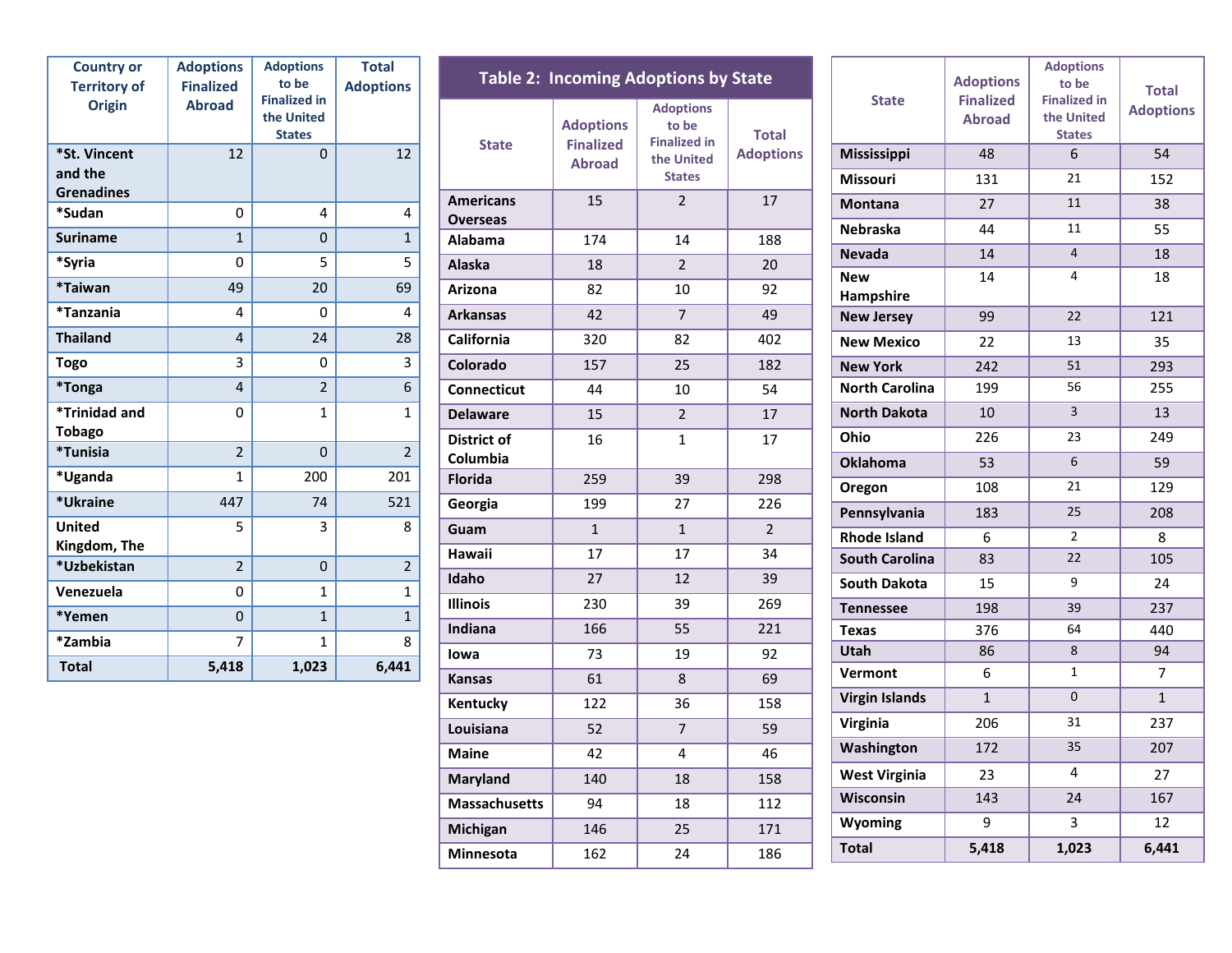| <b>Table 3: Outgoing (Emigrating) Adoptions</b> |                                                               |                                                                        |  |  |  |
|-------------------------------------------------|---------------------------------------------------------------|------------------------------------------------------------------------|--|--|--|
| <b>Receiving</b><br><b>Country</b>              | <b>U.S. State from</b><br>which the Child<br><b>Emigrated</b> | <b>Number of</b><br><b>Outgoing</b><br><b>Adoption</b><br><b>Cases</b> |  |  |  |
| <b>Australia</b>                                | California                                                    | $\mathbf{1}$                                                           |  |  |  |
| Austria                                         | Florida                                                       | 4                                                                      |  |  |  |
|                                                 | Florida                                                       | 32                                                                     |  |  |  |
|                                                 | Georgia                                                       | $\mathbf{1}$                                                           |  |  |  |
|                                                 | <b>Illinois</b>                                               | $\mathbf{1}$                                                           |  |  |  |
|                                                 | Indiana                                                       | $\mathbf{1}$                                                           |  |  |  |
| Canada                                          | <b>Kansas</b>                                                 | $\mathbf{1}$                                                           |  |  |  |
|                                                 | Michigan                                                      | $\mathbf{1}$                                                           |  |  |  |
|                                                 | New Jersey                                                    | 3                                                                      |  |  |  |
|                                                 | South Carolina                                                | 6                                                                      |  |  |  |
|                                                 | <b>Texas</b>                                                  | $\mathbf{1}$                                                           |  |  |  |
| <b>Ireland</b>                                  | Florida                                                       | 3                                                                      |  |  |  |
|                                                 | California                                                    | 3                                                                      |  |  |  |
| <b>Mexico</b>                                   | Oregon                                                        | $\mathbf{1}$                                                           |  |  |  |
|                                                 | <b>Texas</b>                                                  | 1                                                                      |  |  |  |
|                                                 | Florida                                                       | 15                                                                     |  |  |  |
|                                                 | Louisiana                                                     | 3                                                                      |  |  |  |
| <b>Netherlands</b>                              | New Jersey                                                    | 11                                                                     |  |  |  |
|                                                 | <b>New York</b>                                               | $\mathbf{1}$                                                           |  |  |  |
|                                                 | Pennsylvania                                                  | $\mathbf{1}$                                                           |  |  |  |
| <b>New Zealand</b>                              | California                                                    | $\mathbf{1}$                                                           |  |  |  |
| <b>Switzerland</b>                              | Maine                                                         | 1                                                                      |  |  |  |
|                                                 | New Jersey                                                    | 1                                                                      |  |  |  |
| <b>United Arab</b><br><b>Emirates</b>           | Florida                                                       | $\overline{1}$                                                         |  |  |  |
| <b>United</b><br>Kingdom                        | <b>Texas</b>                                                  | $\mathbf{1}$                                                           |  |  |  |
| <b>Total</b>                                    |                                                               | 96                                                                     |  |  |  |

| <b>Table 4: Convention Adoptions and Average</b><br><b>Number of Days to Completion by Convention</b> |                                                       |                                                |  |  |  |  |
|-------------------------------------------------------------------------------------------------------|-------------------------------------------------------|------------------------------------------------|--|--|--|--|
| <b>Country</b>                                                                                        |                                                       |                                                |  |  |  |  |
| <b>Convention</b><br><b>Country</b>                                                                   | <b>Number of</b><br><b>Convention</b><br><b>Cases</b> | <b>Average</b><br>Days to<br><b>Completion</b> |  |  |  |  |
| <b>Albania</b>                                                                                        | 6                                                     | 296                                            |  |  |  |  |
| Armenia                                                                                               | 9                                                     | 877                                            |  |  |  |  |
| <b>Belgium</b>                                                                                        | $\mathbf{1}$                                          | 3,334                                          |  |  |  |  |
| <b>Belize</b>                                                                                         | 7                                                     | 421                                            |  |  |  |  |
| <b>Burundi</b>                                                                                        | $\mathbf{1}$                                          | 288                                            |  |  |  |  |
| <b>Brazil</b>                                                                                         | 9                                                     | 567                                            |  |  |  |  |
| <b>Bulgaria</b>                                                                                       | 182                                                   | 364                                            |  |  |  |  |
| <b>Burkina Faso</b>                                                                                   | 6                                                     | 540                                            |  |  |  |  |
| <b>Canada</b>                                                                                         | 5                                                     | 352                                            |  |  |  |  |
| China                                                                                                 | 2,025                                                 | 282                                            |  |  |  |  |
| <b>Colombia</b>                                                                                       | 171                                                   | 432                                            |  |  |  |  |
| <b>Costa Rica</b>                                                                                     | 12                                                    | 570                                            |  |  |  |  |
| <b>Czech Republic</b>                                                                                 | $\mathbf{1}$                                          | 71                                             |  |  |  |  |
| <b>Dominican</b><br><b>Republic</b>                                                                   | 9                                                     | 633                                            |  |  |  |  |
| <b>Ecuador</b>                                                                                        | 11                                                    | 234                                            |  |  |  |  |
| <b>El Salvador</b>                                                                                    | 5                                                     | 514                                            |  |  |  |  |
| Georgia                                                                                               | $\overline{2}$                                        | 587                                            |  |  |  |  |
| Guinea                                                                                                | 4                                                     | 348                                            |  |  |  |  |
| <b>Greece</b>                                                                                         | $\mathbf{1}$                                          | 661                                            |  |  |  |  |
| Hong Kong S. A. R.                                                                                    | 28                                                    | 371                                            |  |  |  |  |
| <b>Hungary</b>                                                                                        | 22                                                    | 317                                            |  |  |  |  |
| <b>India</b>                                                                                          | 136                                                   | 732                                            |  |  |  |  |
| <b>Italy</b>                                                                                          | $\overline{2}$                                        | 417                                            |  |  |  |  |
| Kenya                                                                                                 | 9                                                     | 283                                            |  |  |  |  |
| Latvia                                                                                                | 80                                                    | 339                                            |  |  |  |  |
| Lithuania                                                                                             | 14                                                    | 255                                            |  |  |  |  |
| <b>Macedonia</b>                                                                                      | $\overline{\mathbf{4}}$                               | 167                                            |  |  |  |  |

| <b>Convention</b>     | <b>Number of</b><br><b>Convention</b> | <b>Average</b>    |  |
|-----------------------|---------------------------------------|-------------------|--|
| <b>Country</b>        |                                       | Days to           |  |
|                       | <b>Cases</b>                          | <b>Completion</b> |  |
| <b>Moldova</b>        | 3                                     | 432               |  |
| Mongolia              | 3                                     | 426               |  |
| <b>Netherlands</b>    | $\mathbf{1}$                          | 458               |  |
| Peru                  | 30                                    | 417               |  |
| <b>Philippines</b>    | 166                                   | 494               |  |
| Poland                | 53                                    | 433               |  |
| <b>Romania</b>        | 3                                     | 524               |  |
| <b>South Africa</b>   | 24                                    | 410               |  |
| <b>Thailand</b>       | 28                                    | 714               |  |
| Togo                  | 3                                     | 600               |  |
| <b>United Kingdom</b> | 8                                     | 282               |  |
| Venezuela             | $\mathbf{1}$                          | 116               |  |
|                       |                                       |                   |  |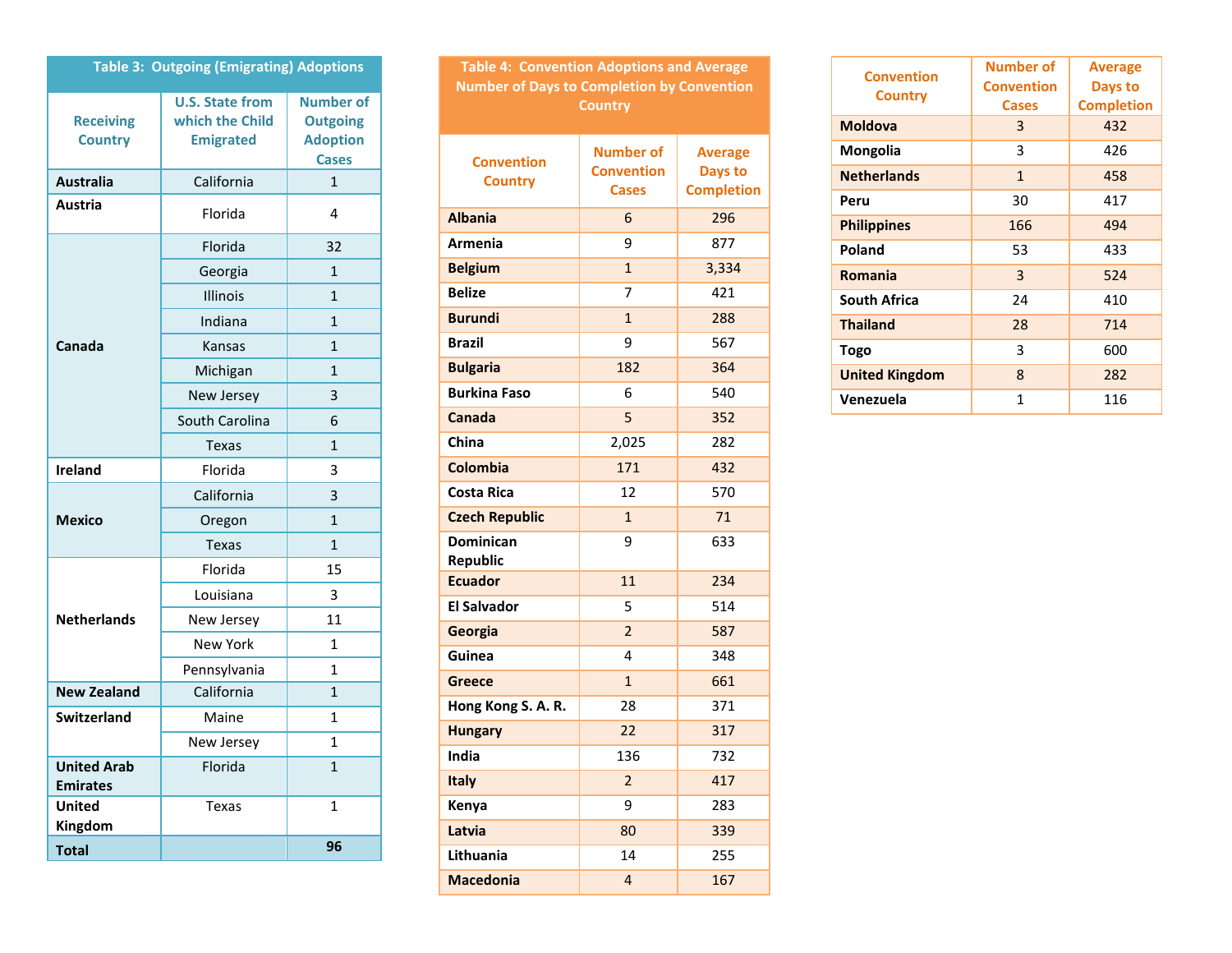| <b>Table 5: Median ASP Convention Adoption</b> |               |                          |               |  |  |  |
|------------------------------------------------|---------------|--------------------------|---------------|--|--|--|
| <b>Fees</b>                                    |               |                          |               |  |  |  |
| <b>Convention</b>                              | <b>Median</b> | <b>Convention</b>        | <b>Median</b> |  |  |  |
| <b>Country of</b>                              | <b>Fees</b>   | <b>Country of</b>        | <b>Fees</b>   |  |  |  |
| <b>Origin</b>                                  |               | <b>Origin</b>            |               |  |  |  |
| <b>Albania</b>                                 | \$29,800      | <b>Hong Kong</b>         | \$10,500      |  |  |  |
| <b>Armenia</b>                                 | \$24,375      | <b>Hungary</b>           | \$21,050      |  |  |  |
| <b>Belize</b>                                  | \$16,250      | India                    | \$16,000      |  |  |  |
| <b>Brazil</b>                                  | \$10,413      | <b>Ireland</b>           | \$250         |  |  |  |
| <b>Bulgaria</b>                                | \$14,268      | Kenya                    | \$6,250       |  |  |  |
| <b>Burkina Faso</b>                            | \$15,250      | Latvia                   | \$17,200      |  |  |  |
| <b>Burundi</b>                                 | \$16,700      | Lithuania                | \$22,135      |  |  |  |
| Canada                                         | \$20,000      | <b>Mexico</b>            | \$16,350      |  |  |  |
| China,                                         | \$15,825      | <b>Moldova</b>           | \$14,000      |  |  |  |
| Colombia                                       | \$17,300      | Mongolia                 | \$19,945      |  |  |  |
| <b>Costa Rica</b>                              | \$15,705      | <b>Netherlands</b>       | \$4,500       |  |  |  |
| Czech<br>Republic                              | \$11,600      | Peru                     | \$11,500      |  |  |  |
| <b>Dominican</b><br><b>Republic</b>            | \$23,840      | <b>Philippines</b>       | \$9,250       |  |  |  |
| <b>Ecuador</b>                                 | \$6,750       | Poland                   | \$18,750      |  |  |  |
| <b>El Salvador</b>                             | \$14,800      | Romania                  | \$26,150      |  |  |  |
| Georgia                                        | \$18,800      | <b>South Africa</b>      | \$28,633      |  |  |  |
| <b>Guatemala</b>                               | \$26,623      | <b>Thailand</b>          | \$14,920      |  |  |  |
| Guinea                                         | \$11,650      | <b>United</b><br>Kingdom | \$11,000      |  |  |  |